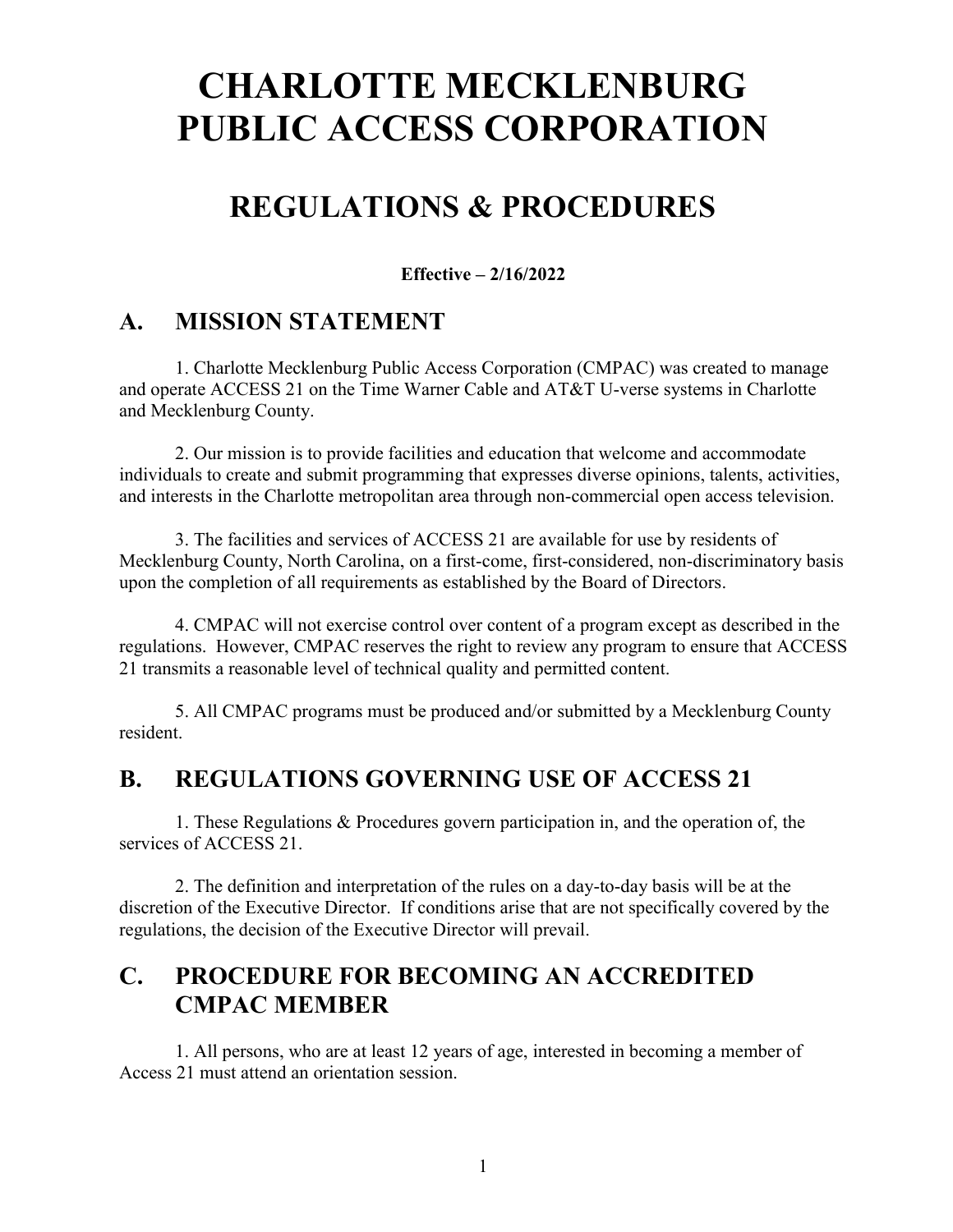2. After completion of the orientation session, a Registration Application must be submitted in person at the Access 21 office during regular business hours.

3a. There is a registration fee of \$25 for all residents of the city of Charlotte, which must be submitted with the registration application.

3b. There is a registration fee of \$65 for residents who live outside the City of Charlotte but within Mecklenburg County.

3c. There is a registration fee of \$100 for non-county residents; however, such persons may not produce programming on Access 21, but may volunteer on production crews and attend any training workshops.

3d. Fees paid by personal check must contain the registrant's legal address. All registrants are required to provide a valid government issued form of identification containing the registrant's current residential address. A photocopy of this valid government issued form of identification will remain on file with the Executive Director. An inactive registrant, as described in Section C 10, may request, in person, that this photocopy be returned to him or herself.

4. After submitting the registration application and applicable registration fee, registrants may enroll in the next available training workshops.

5. Members wishing to produce a program on Access 21 must complete all applicable training courses and workshops.

6. Upon completion of all applicable training courses and workshops, the member will be certified.

7. Members who wish to cancel or reschedule any course or workshop in which they are enrolled must do so no later than two (2) business days prior to the first day of the course or workshop. Failure to give adequate notice will result in a written warning. A second failure to give adequate notice will result in a six month suspension from all courses and workshops and any subsequent failure to give adequate notice of cancellation or rescheduling will result in a one-year suspension from all courses and workshops.

8. All fees associated with all courses and workshops are non-refundable. Should a member need to reschedule a course or workshop for which a fee has been paid, they must do so no later than two (2) business days prior to the first day of the course or workshop and all associated fees will be applied to the rescheduled course. Failure to give adequate notice of rescheduling will result in the loss of all associated fees for the course or workshop. Members who wish to outright cancel a course or workshop, or fail to attend any course or workshop forfeit all associated fees for that course or workshop.

9. Attendance at all classes associated with any course or workshop is mandatory. Failure to attend any class associated with any course or workshop will result in removal from any remaining classes for that course or workshop and any fees associated with the course or workshop will be forfeited.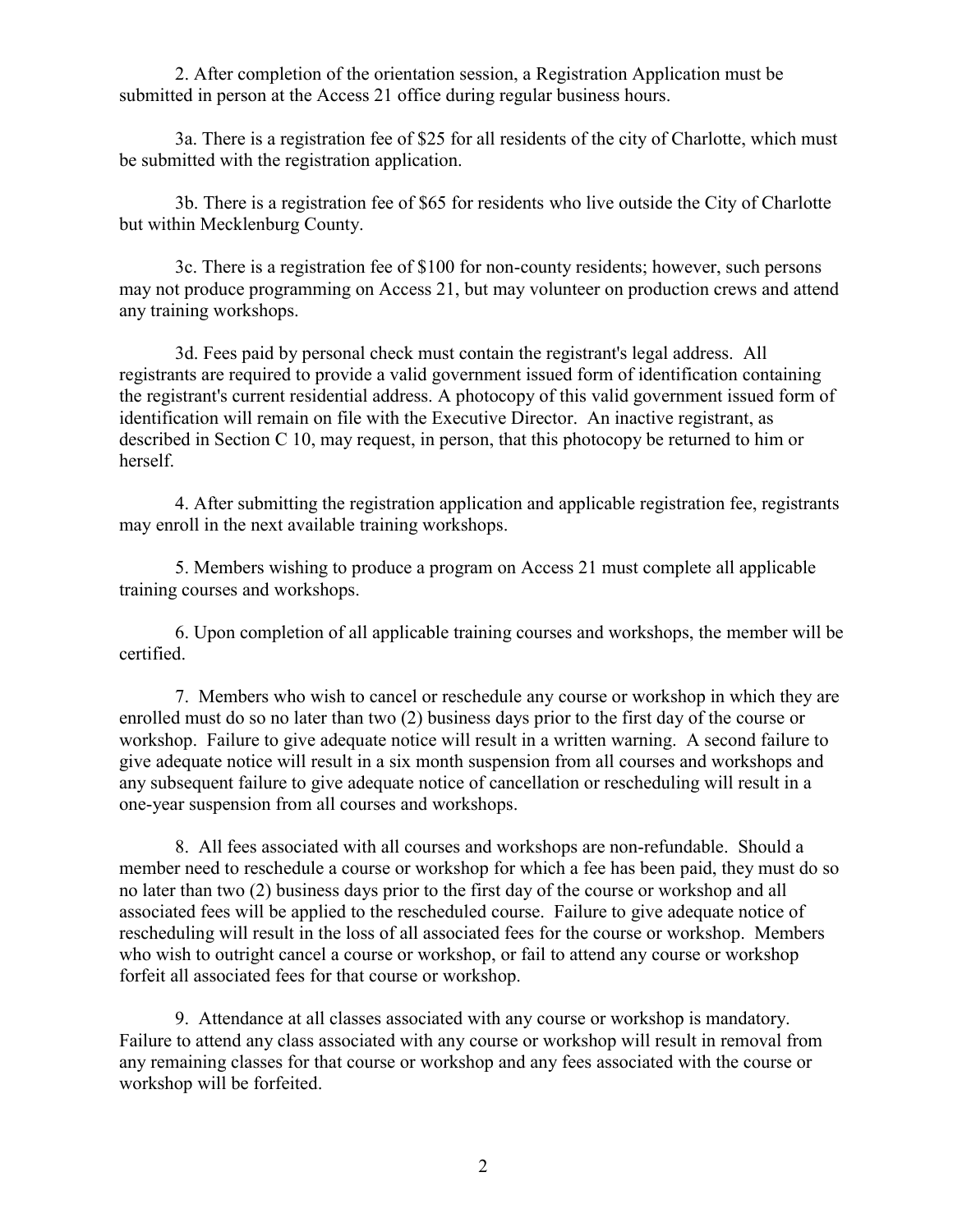10. Any member who does not remain active, either by producing a program or serving as a production volunteer, for a period of two years will be considered inactive and will be required to repeat all necessary steps to be recertified as specified in this Section.

11. Members are required to verify their legal residency every two years. At the discretion of the executive director, a member may be requested to verify their legal residency at any time.

### **D. PROCEDURE FOR SCHEDULING A NEW PROGRAM**

1. After the completion of all applicable training courses and workshops, a member wishing to produce a new program series must complete and submit a Program Information Sheet to the CMPAC office. This provides CMPAC with information about the proposed program series.

2. Program Information Sheets will be reviewed by staff, and if necessary, a meeting will be arranged with the producer to discuss the proposed program to insure that the producer is ready to begin production of their program.

3. Producers of special programs must submit a Program Information Sheet for each individual program at any time during the quarter and are limited to no more than two (2) productions per quarter. A program is considered to be a special if it is not part of a regularly scheduled series.

4. Active producers will receive a packet of information and forms during each programming quarter allowing them to register their programs for the following quarter.

5. After the program is registered, it will be placed on the program schedule for the next programming quarter.

#### **E. OTHER PRODUCTION REQUIREMENTS**

1. Producers may submit special programs, or a weekly, biweekly or monthly series.

2. Once a weekly program is scheduled, the producer is required to submit thirteen (13) programs per quarter. Of the 13 programs, a minimum of eight (8) must be original programs. This allows for a maximum of five (5) repeat programs. A bi-weekly producer is required to submit six (6) programs per quarter. Four (4) programs must be original programs. This allows for only two (2) repeat programs per quarter. Producers with scheduled monthly programs are required to submit three (3) programs per quarter. Two (2) programs must be original programs. This allows for only one (1) repeat program per quarter. An original program is defined as one that has not been cablecast in its current form within the past year. However, any program submitted that is more than one year old must conform to current regulations.

3. If a weekly producer fails to submit four (4) programs, or a bi-weekly producer fails to submit three (3) programs or a monthly producer fails to submit two (2) programs, or any producer who exceeds the number of repeat programs permitted by these rules, or any combination of missed and repeat programs that will prohibit the producer from submitting the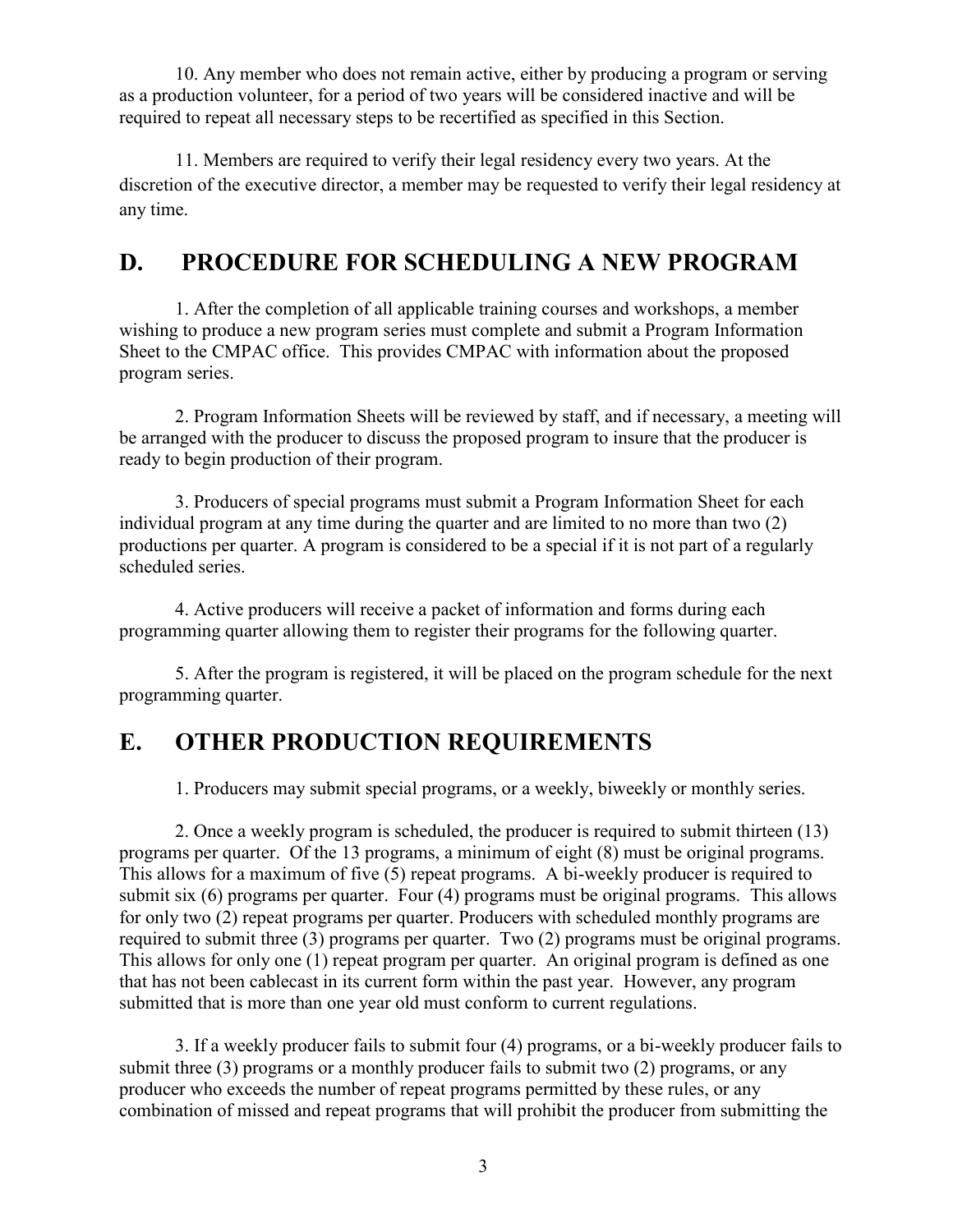required number of original programs, during the quarter, will result in the program being removed from the schedule for the remainder of the current quarter and the producer will be suspended for all of the next programming quarter. Producers who fail to submit the required number of programs for a second time will be suspended for the remainder of the current quarter and for all of the next two programming quarters. All subsequent failures to submit the required number of programs will result in the producer's suspension for the remainder of the current quarter and all of the next four programming quarters. Producers who have been previously suspended for failure to submit the required number of programs, but have not been suspended in the previous two years, will be considered as having no prior suspensions.

4. All programs submitted for cablecast must be submitted in an accepted digital format on an SD card, flash drive or hard drive. A list of accepted formats may be obtained from staff.

5. All labeling is the sole responsibility of the Producer. CMPAC is not responsible for programs that are labeled incorrectly. Each digital file shall be labeled with the title of the program (series, not episode), and the date the program is to be cablecast. SD cards, flash drives or hard drives must be placed in plastic bags provided by CMPAC. A completed Cablecast Form must be folded so the form can be read through the plastic bag.

6. A completed Cablecast Agreement Form must accompany each SD card, flash drive or hard drive submitted for cablecast, or the program will not be cablecast and will be counted as a missed program. SD cards, flash drives or hard drives containing multiple program episodes must be submitted with an individual cablecast agreement for each episode.

7. Technical standards must be maintained throughout the program. Luminance levels shall not exceed 100 IRE units. Black levels shall not drop below 7.5 IRE units.

8. Audio recording must be on both Channel 1 and 2. Stereo audio is permissible (Channel 1 is the left channel and Channel 2 is the right channel). Audio cannot be over modulated at any frequency and cannot be distorted. Peak audio level shall be 0 VU referenced to +4dB across 600 ohms.

9. All programs must be received at the CMPAC administrative office by 5:00 PM. two (2) business days prior to the scheduled cablecast. Programs to run Saturday, Sunday or Monday must be received by CMPAC not later than 5:00 PM. on the preceding Thursday. Programs will be accepted Monday through Friday during normal CMPAC office hours (8:30 AM to 5:00 PM). Programs may also be placed through the slot in the front door of the administrative building after hours, provided there are two business days preceding the cablecast date. Programs deposited through the slot after 5:00 PM on Friday, or the day before a holiday, will not be processed until the next business day. Programs may be left with the Studio Coordinator, but if programs are left after 5:00 PM the programs will not be filed until the following business day. Producers may request a written receipt for all programs submitted. The receipt will contain the type of media received, the number of programs received, the air dates of the programs received, the date and time of the submission, along with the signatures of the producer and the staff member who received the submission.

10. No program will be cablecast on ACCESS 21 that contains advertising for the sale of commercial products or services, promotion of candidates for public office, or solicitation for contributions, donations or offerings. In addition, promotion of talent for hire, products,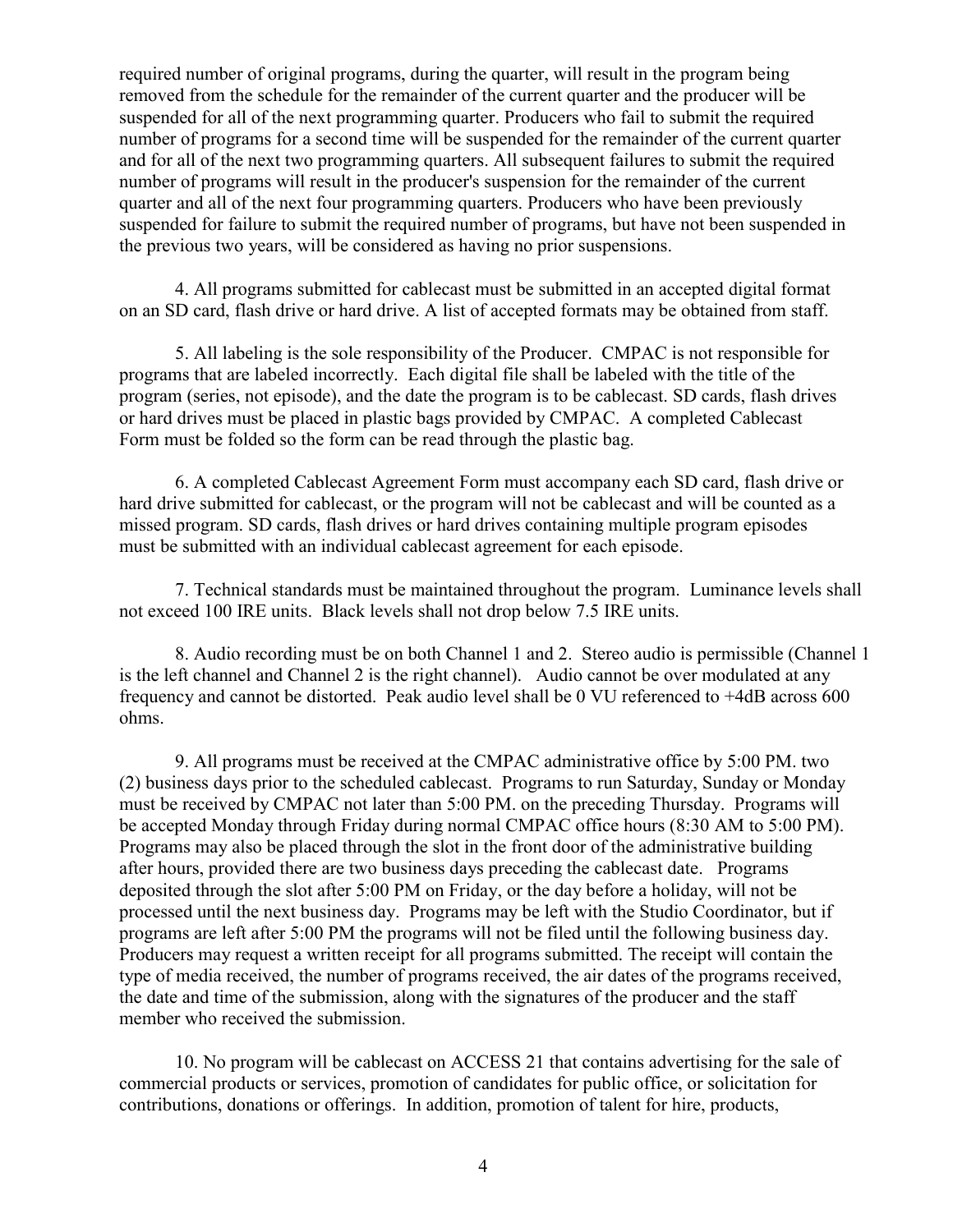vendors, or entertainment venues is not permitted. Talent performances on a public access program must be for entertainment purposes only. A telephone number and/or website may be given on the program if the primary purpose is non-commercial.

11. Mention of financial support by commercial sponsors who underwrite public access programs is allowed only at the end of the program. The name of the sponsor may be displayed as a graphic (with or without a voice-over) stating, "This program has been made possible through the support of (sponsor name)." No slogans, addresses, telephone numbers, websites, travel directions or other representations of sponsors or products of the sponsors will be permitted. Use of the public access channel, or facility, for financial gain will result in the permanent loss of public access privileges.

12. No program will be cablecast on ACCESS 21, which directly or indirectly concerns a lottery or contest.

13. No program will be cablecast on ACCESS 21 that contains material that is libelous, slanderous or incites riot.

14. No program will be cablecast on ACCESS 21 that contains obscene material, as defined by the Federal Communications Commission (FCC). Programs identified by the Producer to contain material for mature audiences will be cablecast no earlier than 11:00 PM or no later than 6:00 AM.

15. Each program must show the program title graphically within the first two (2) minutes.

16. Each program must end with credits that show:

a. The legal name of the producer and an actual method of contact, ie: phone number, fax number or e-mail address. This must remain on the screen for a minimum of five seconds.

b. The statement, "The producer assumes full and sole responsibility for the entire content of this program" must follow the Producer's name and be visible for a minimum of five (5) seconds.

c. If CMPAC facilities are used in the production of the program the following statement must appear in the credits, "Produced using the facilities of the Charlotte Mecklenburg Public Access Corporation Access 21", and must be visible for a minimum of five (5) seconds. An additional voice-over is acceptable, but the graphic must appear.

17. The omission of any of the items specified in Section E (16) will result in the program not running and it will be counted as a missed program.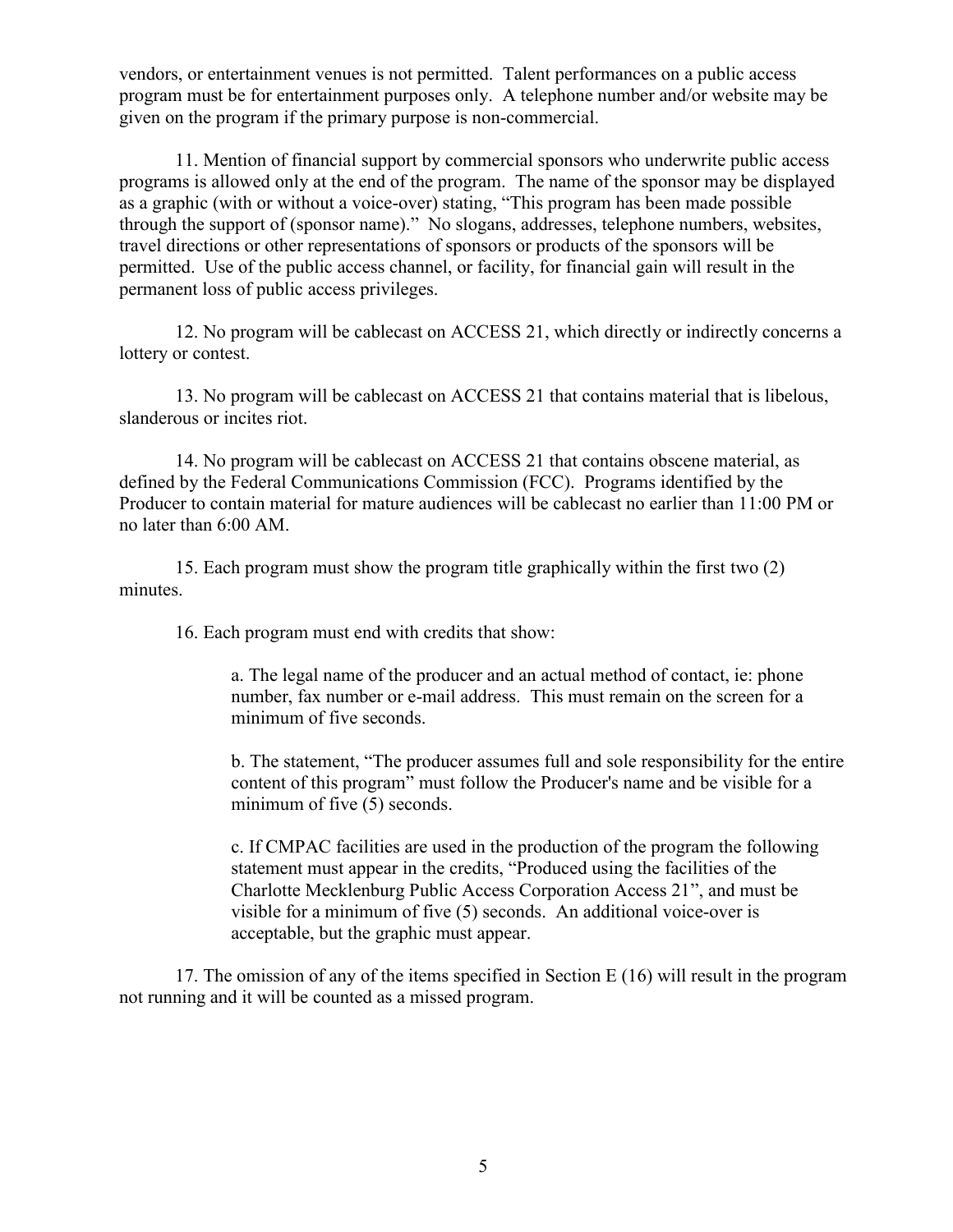## **F. REGULATIONS FOR PRODUCERS**

1. The producer of each program is responsible for the content of each program submitted for cablecast. Any program containing material with copyright to anyone other than the producer must be accompanied by a written authorization for use. The producer is responsible for any copyright infringement liability and/or any resultant expenses.

2. All programs submitted to ACCESS 21 for cablecast are the sole property of the producer and cannot be used for any purpose other than cablecast without the written consent of the producer, except when programs may be reviewed and/or reproduced by CMPAC staff for technical quality and/or content analysis.

3. The producer of each program using CMPAC facilities is responsible for the use of those facilities and equipment and must be present at all times when their program is in production or post-production. It is the producer's responsibility to provide a certified crew for any production in the CMPAC studio facilities. Every person using CMPAC equipment is required to have completed the applicable CMPAC training courses prior to working in the facility.

4. The producer is responsible for their guests in the facility and must ensure that all regulations are properly observed. Any damage to the facility, or equipment in the facility, or loss of equipment from the facility, is the sole responsibility of the producer.

5. Use of ACCESS 21 by any one Producer is limited to not more than one (1) regularly scheduled program per week during the times normally scheduled for cablecast by CMPAC.

6. Programs for cablecast must be twenty-nine (29) minutes in length for a half-hour program, and fifty-nine (59) minutes in length for a one-hour program. Programs that run over time, or are more than five minutes under time, will not be cablecast and will be counted as a missed program.

7. Only one person may be listed as the Producer for each program cablecast on ACCESS 21.

8. The program schedule will be determined by CMPAC staff. Producer requests for changes in scheduled cablecast times can be made to the Executive Director.

9. Each calendar year is divided into four (4) thirteen-week quarters. Approximately six (6) weeks prior to beginning each production quarter, CMPAC will mail Production Agreement Forms and a cover letter of specific instructions to all Producers who have a Program on the current program schedule. Each Producer is responsible for returning completed Production Agreement Forms to CMPAC within the dates and times specified in the cover letter.

10. CMPAC will allocate the use of studio and edit facilities on a first-come firstconsidered basis, and will make every effort to achieve an equitable distribution of available facilities. CMPAC will provide scheduling of production studio time on a first-come firstconsidered basis beginning on the first day of the week designated for Production Agreements to be submitted to CMPAC.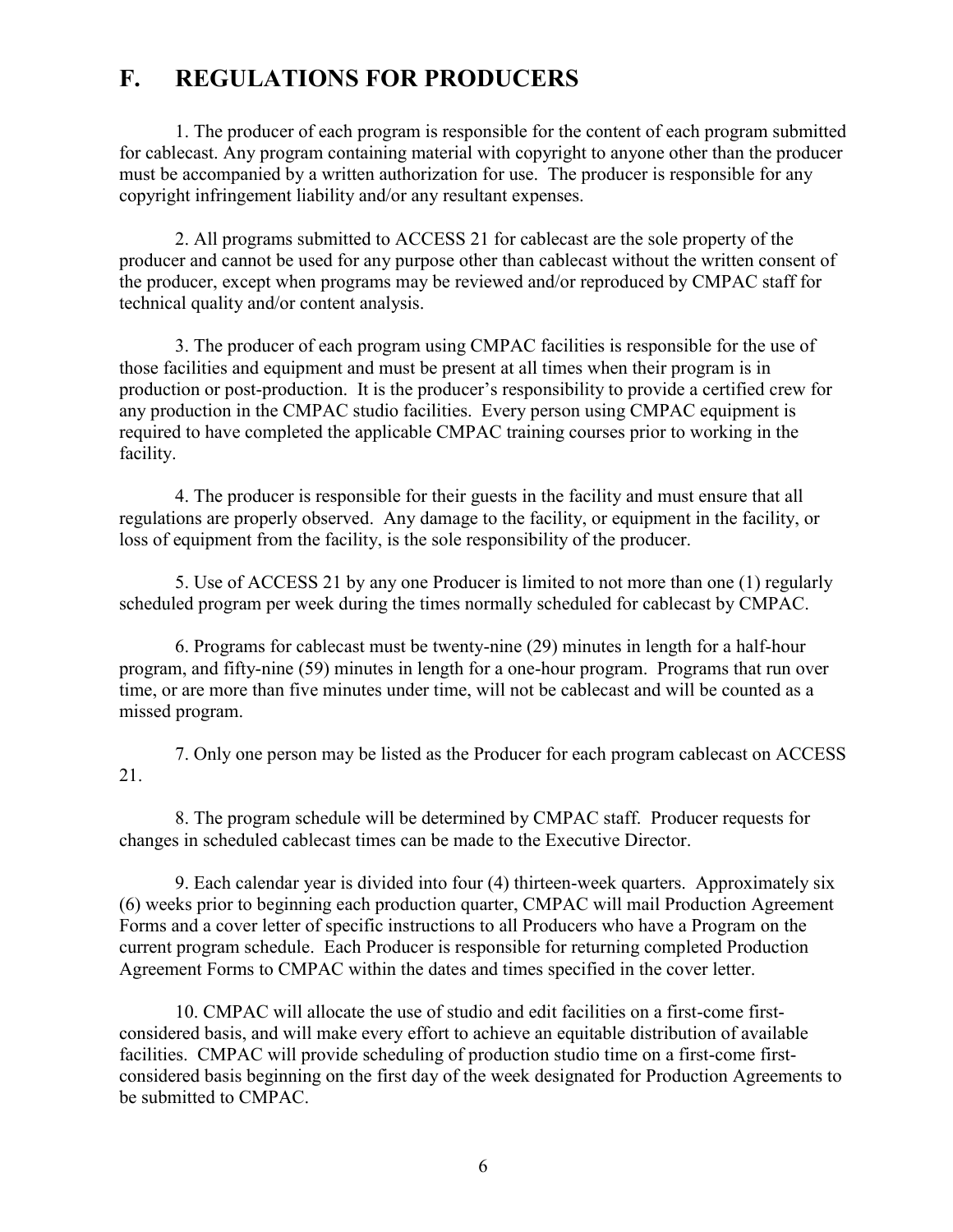11. Producers may not designate, trade, or substitute facility usage time in any area with any other producer.

12. Weekly producers may schedule no more than four (4) production studio sessions per quarter. Only two of those sessions may be scheduled in the evening or on a Saturday. Producers of bi-weekly programs may schedule no more than three (3) production studio sessions per quarter. Two (2) of these sessions may be in the evening or on a Saturday. Monthly producers may schedule no more than two (2) production studio sessions per quarter. One of those sessions may be scheduled in the evening or on a Saturday. Producers of special programs may schedule one studio session for the production of their special. Producers of special programs will not be granted any additional studio time for any subsequent productions until such time as their current production has been completed and submitted for cablecast.

13. Producers of new programs may schedule no more than two (2) production sessions in the period between registration *week* and the beginning of the new quarter, depending on availability, in order to have programs completed for the beginning of the quarter.

14. Producers who wish to use additional studio time other than that which they are entitled to under Section F (12) and Section F (13), may reserve additional time for a fee of \$50 per studio session. These fees must be paid at the time of the studio reservation and are nonrefundable. Producers who need to change dates for any pre-paid additional studio time must do so in accordance with all such rules specified in Section G. Failure to use pre-paid studio time will result in the loss of the studio fee.

15. Producers may schedule no more than four (4) Editing sessions per calendar month. Two of these sessions may be scheduled for an evening or on a Saturday.

#### **G. REGULATIONS FOR STUDIO USAGE**

1. If a producer must cancel a studio session, notification must be made to the CMPAC office at least two (2) business days in advance of the scheduled session. CMPAC will make an effort to reschedule sessions that are properly cancelled, but cannot guarantee that the facility will be available. Failure to utilize scheduled studio time, or to give proper notification of cancellation, on two (2) occasions in the same quarter will result in the loss of studio privileges for the remainder of the current quarter and for all of the following quarter. If a studio session is cancelled without proper notification, that producer's session will be lost and may not be rescheduled.

2. Producers are required to provide sufficient certified crew personnel for their own productions.

3. The producer is responsible to ensure that all equipment and props are returned to their proper place after the production; that the studio and control room are left clean and neat; and that any personal property is removed by the end of the studio session. In order to ensure sufficient time to clear the studio, recording sessions will end at least fifteen (15) minutes before the end of the scheduled session. Large or complex settings will require more time to remove. The Studio Coordinator will determine the required strike time.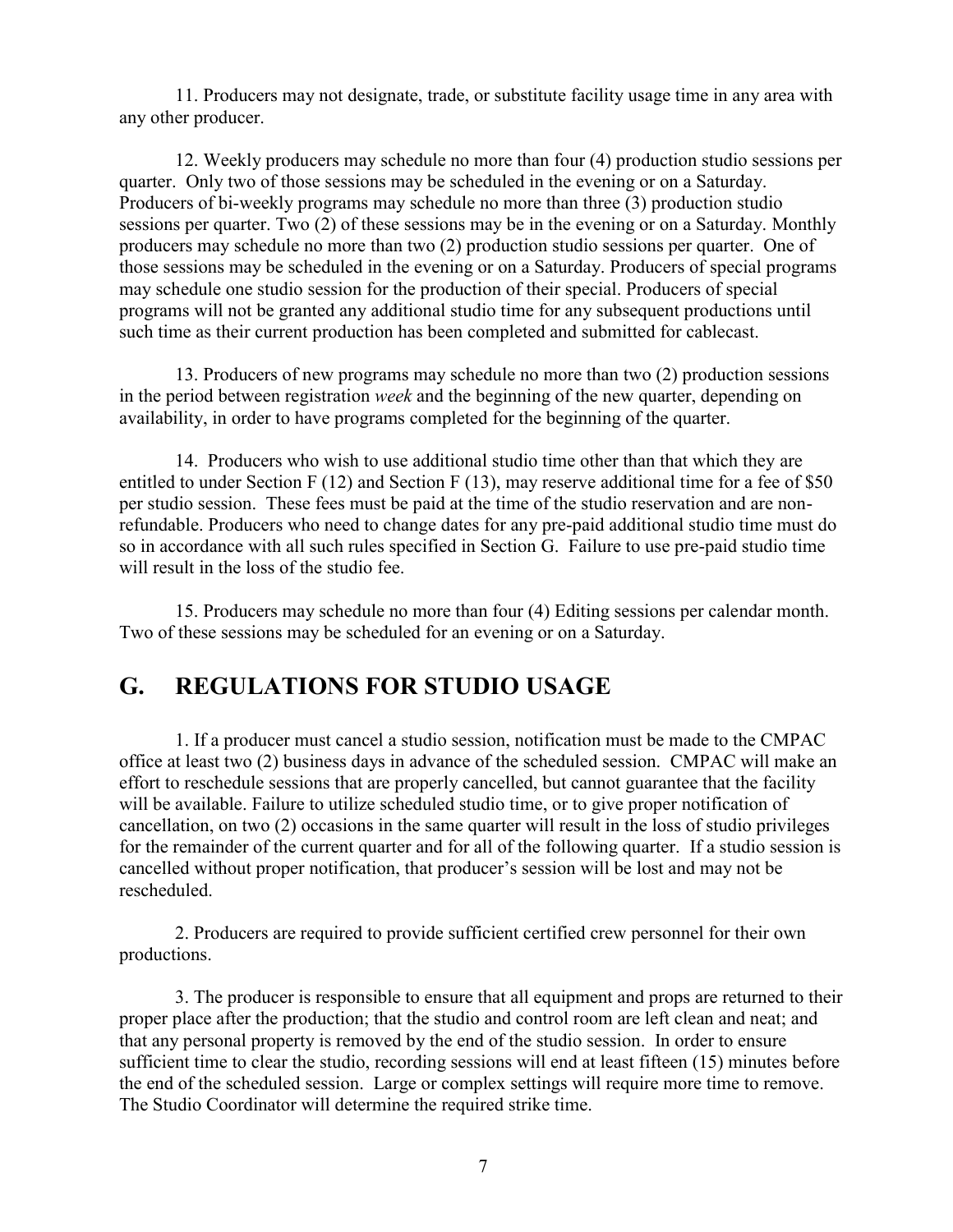4. Producers are responsible for the quality of the programs produced at CMPAC facilities. The role of the Studio Coordinator is supervisory and educational. Studio Coordinators may not be part of the production crew. However, CMPAC can provide staff directors and editors for a fee of \$50 per 3.5-hour studio or edit session in accordance with the requirements specified in the applicable services agreement. Services will be available on a firstcome first-serve basis.

5. Guests of the producer, children and other visitors are welcome, but are requested to remain in the front lobby or Green Rooms. Visitors and children are the responsibility of the producer. Each two children under 16 years of age must be accompanied by a responsible adult at all times.

6. The total number of crew and guests is not to exceed twenty (20) for any production at CMPAC. Productions requiring more than 20 people should schedule the arrivals of their guests to prevent crowding in the facility.

7. Food and drink are prohibited in all edit suites, control rooms and studios. Food and drink for crew and guests may be served in the Green Rooms only.

8. A producer may set up a production before the scheduled studio time if the studio session immediately prior to the schedule session is available. This time must be used for set up only. Recording program material during this time is not permitted. Producers wanting to set up early must contact the office no sooner than 24 hours prior to the desired set up time.

9. It is the responsibility of the Studio Coordinators to insure that the studio facilities are utilized in a safe and efficient manner.

#### **H. REGULATIONS FOR EDITING**

1. If a producer must cancel an edit session, notification must be made to the CMPAC office at least two (2) business days in advance of the scheduled session. CMPAC will make an effort to reschedule sessions that are properly cancelled, but cannot guarantee that the facility will be available. Failure to utilize scheduled studio time, or to give proper notification of cancellation, on two (2) occasions in the same quarter will result in the loss of edit privileges for the remainder of the current quarter and for all of the following quarter. If an edit session is cancelled without proper notification, that producer's session will be lost and may not be rescheduled.

2. Producers wishing to use an edit suite must complete the appropriate course and be certified, or utilize the services of a certified editor. The producer is responsible to insure that the edit suite is left in a clean and neat condition, and that all personal property is removed at the end of the session.

3. The maximum number of people allowed in each edit suite is three (3).

4. Dubbing of programs will be performed by the Studio Coordinator. A Producer is required to supply the necessary media. A Producer is entitled to one (1) dub of each program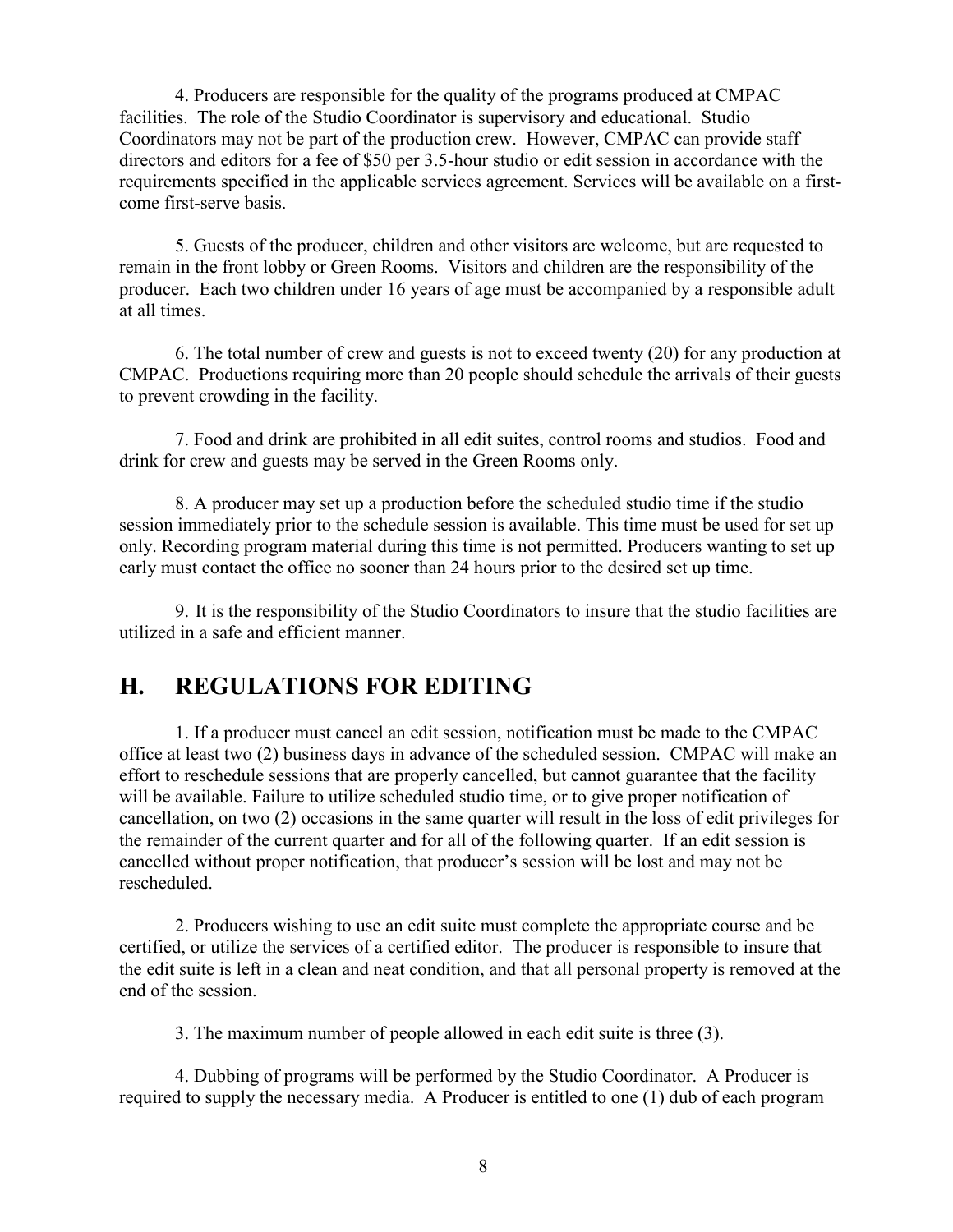that has been cablecast on Access 21. Additional dubs will be made on a time available basis for a fee of \$10 per copy.

5. Studio Coordinators are responsible for the efficient utilization of the editing facilities.

#### **I. SCHEDULING OF CABLECASTS**

1. Cablecast schedules are at the discretion of the Executive Director.

2. All programs that contain adult or indecent material must air after 11:00 PM or before 6:00 AM.

3. Determining suitability of program content is the sole discretion of the Executive Director.

4. Determining technical quality is the sole discretion of the Operations Manager.

5. Series producers may produce a maximum of one (1) "Special" program per quarter. A program information sheet for these specials must be submitted to the Operations Manager for approval prior to production and producers will be given one additional studio session to produce the program. Such programs will be cablecast as the Access 21 schedule permits.

# **J. REGULATIONS FOR PODCASTING**

1. After the completion of all applicable training courses and workshops, a member wishing to produce a podcast must complete and submit a Podcast Information Sheet to the CMPAC office. This provides CMPAC with information about the proposed podcast.

2. Podcast Information Sheets will be reviewed by staff, and if necessary, a meeting will be arranged with the producer to discuss the proposed podcast to insure that the producer is ready to begin production of their podcast.

3. No podcast may be produced at ACCESS 21 that contains advertising for the sale of commercial products or services, promotion of candidates for public office, or solicitation for contributions, donations or offerings. In addition, promotion of talent for hire, products, vendors, or entertainment venues is not permitted. Talent performances on a podcast must be for entertainment purposes only. A telephone number and/or website may be given on the podcast if the primary purpose is non-commercial.

4. Mention of financial support by commercial sponsors who underwrite podcasts is allowed only at the end of the podcast. The name of the sponsor may be mentioned stating, "This podcast has been made possible through the support of (sponsor name)." No slogans, addresses, telephone numbers, websites, travel directions or other representations of sponsors or products of the sponsors will be permitted. Use of the facility, for financial gain will result in the permanent loss of privileges.

5. No podcast will be produced at ACCESS 21, which directly or indirectly concerns a lottery or contest.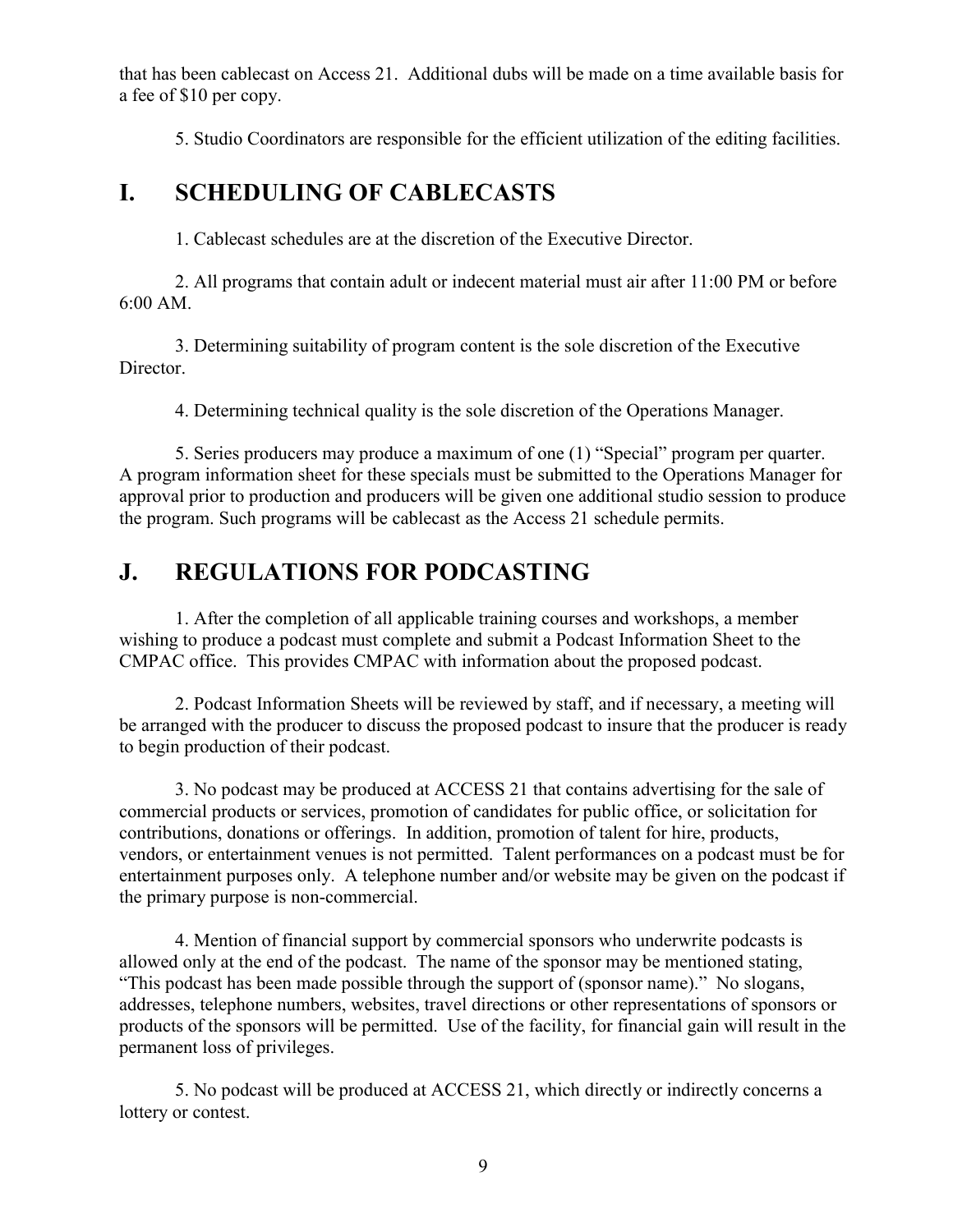6. No podcast will be produced at ACCESS 21 that contains material that is libelous, slanderous or incites riot.

7. The following statement must be stated at the end of each podcast, "This podcast was produced using the facilities of the Charlotte Mecklenburg Public Access Corporation Access 21".

8. The producer of each podcast is responsible for the content of each podcast. If a podcast contains material with copyright to anyone other than the producer, the producer must provide written authorization for use to CMPAC. The producer is responsible for any copyright infringement liability and/or any resultant expenses.

9. All podcasts produced at ACCESS 21 are the sole property of the producer and cannot be used for any purpose without the written consent of the producer.

10. The producer of each podcast using CMPAC facilities is responsible for the use of those facilities and equipment and must be present at all times when their podcast is in production. It is the producer's responsibility to provide a certified crew for any production in the CMPAC studio facilities. Every person using CMPAC equipment is required to have completed the applicable CMPAC training courses prior to working in the facility.

11. The producer is responsible for their guests in the facility and must ensure that all regulations are properly observed. Any damage to the facility, or equipment in the facility, or loss of equipment from the facility, is the sole responsibility of the producer.

12. CMPAC will allocate the use of podcast facilities on a first-come first-considered basis, and will make every effort to achieve an equitable distribution of available facilities.

13. Podcasters may not designate, trade, or substitute facility usage time with any other podcaster.

14. Podcasters may schedule no more than two (2) podcasting sessions per calendar month.

15. Podcasters must identify an internet host for their podcast and incur all expenses associated with the hosting.

16. All podcasters using the facilities of the Charlotte Mecklenburg Public Access Corporation are required to provide a link to the internet host housing their podcast for inclusion in the podcast section of the CMPAC website.

#### **K. CODE OF CONDUCT**

1. CMPAC members are expected to conduct themselves in a civil manner while using or representing the organization. Failure to conduct oneself in a civil manner toward staff or other members will result in the suspension of Access 21 privileges.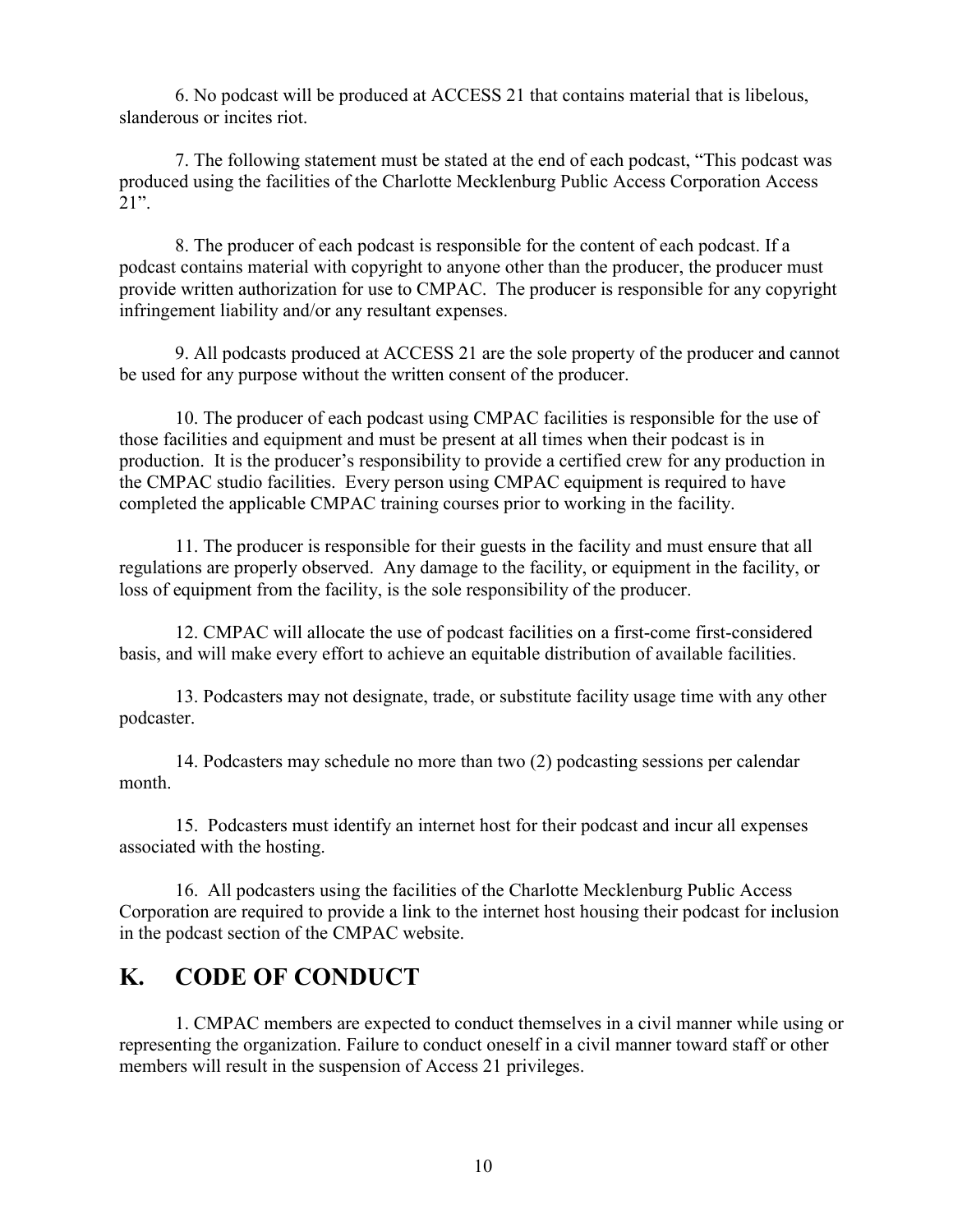2. CMPAC has an obligation to the City of Charlotte to maintain a Drug-Free Workplace. It is unlawful to manufacture, distribute, dispense, possess or use a controlled substance on CMPAC property. Violators of this rule will immediately be expelled from the premises and will be subject to existing legal penalties that apply. Local law enforcement authorities will be given the right to enter the property to enforce the law.

3. No CMPAC member may receive or solicit any financial compensation for services performed at the station as a producer, director or volunteer in furtherance of any of the programming at the station.

#### **L. APPEALS AND GRIEVANCES**

1. Any producer wanting to appeal a suspension, or file a grievance on any matter, may do so by submitting the appeal or grievance to the Executive Director, in writing, via electronic mail. The submission should include any material that the producer believes will support their request.

2. The Executive Director shall acknowledge receipt of the appeal or grievance and will respond, in writing, to the producer via electronic mail.

3. the Executive Director shall schedule a meeting, to be held in-person, with the producer at the earliest possible time convenient to both the producer and the Executive Director.

4. Once the meeting between the producer and the Executive Director is complete, the Executive Director shall consider any supporting materials provided by the producer in the decision-making process.

5. The Executive Director shall inform the producer, in writing via electronic mail, within 7 days, as to the decision regarding the appeal, or to steps that may be taken to resolve a grievance.

6. If the producer is satisfied with the decision of the Executive Director the matter shall be considered closed.

7. If the producer is unsatisfied with the decision of the Executive Director, they may inform the Executive Director, in writing via electronic mail, within 10 days of the original decision, that they want to move to a hearing of the Appeals and Grievances Committee of the Board of Directors.

8. The Executive Director shall immediately inform the Appeals and Grievances Committee, which shall consist of 3 members of the Board of Directors, one of which shall be one of the producer representatives, as to the producer's request for a hearing.

9. The Appeals and Grievances Committee shall schedule a hearing with the producer, along with the Executive Director, at which the producer shall be given an opportunity to present the reason for the appeal or grievance and the Executive Director shall present materials supporting the original decision.